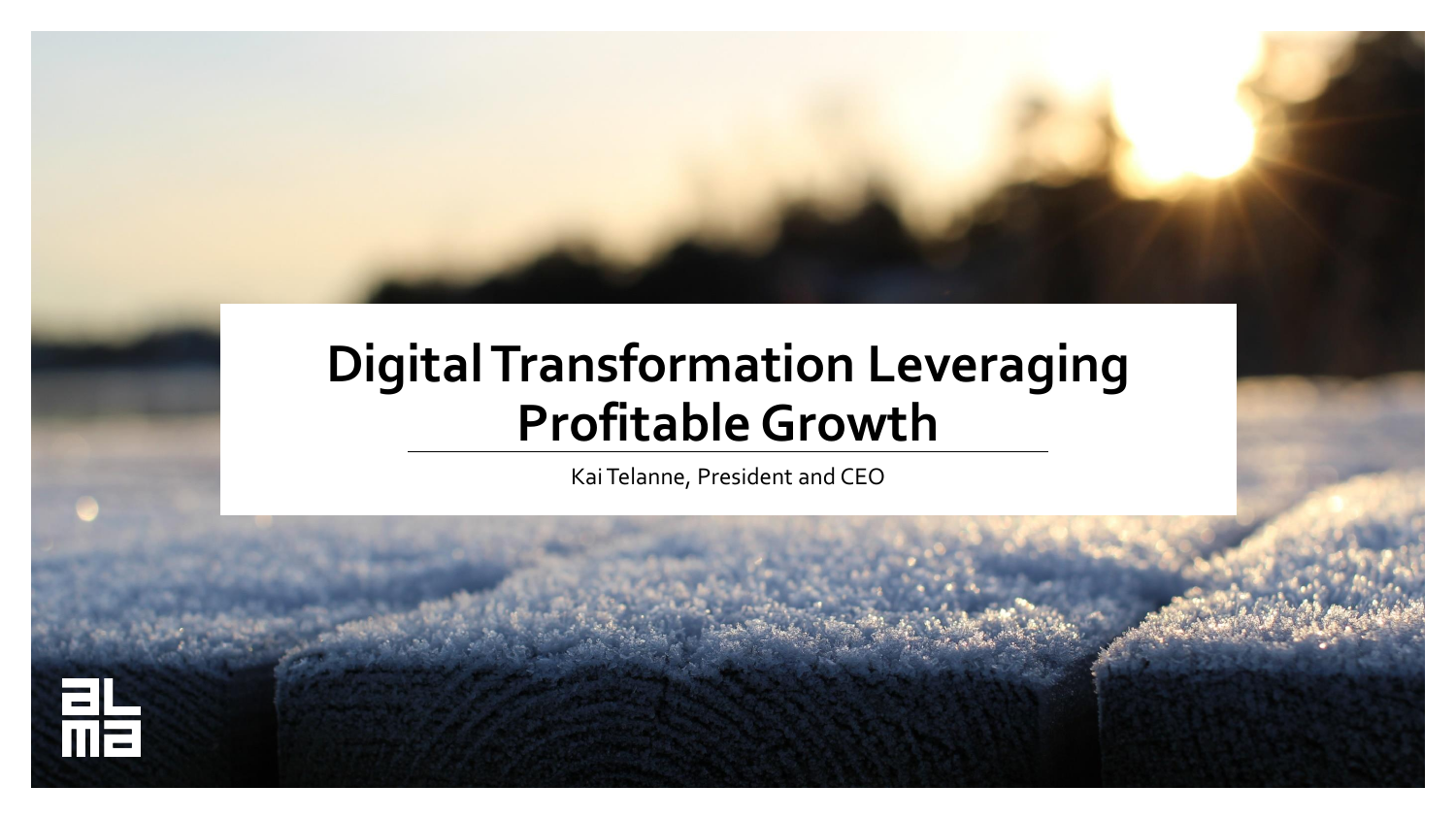## **Focus areas since last CMD 2017**

ACCELERATING DIGITAL TRANSFORMATION IN CONTENT **SALES** 

點

ENHANCING DATA-DRIVEN ADVERTISING **OFFERING** AND EXPERTISE

IMPROVING **PROFITABILITY** 

**CREATING MORE VALUE FOR CUSTOMERS AND SHAREHOLDERS**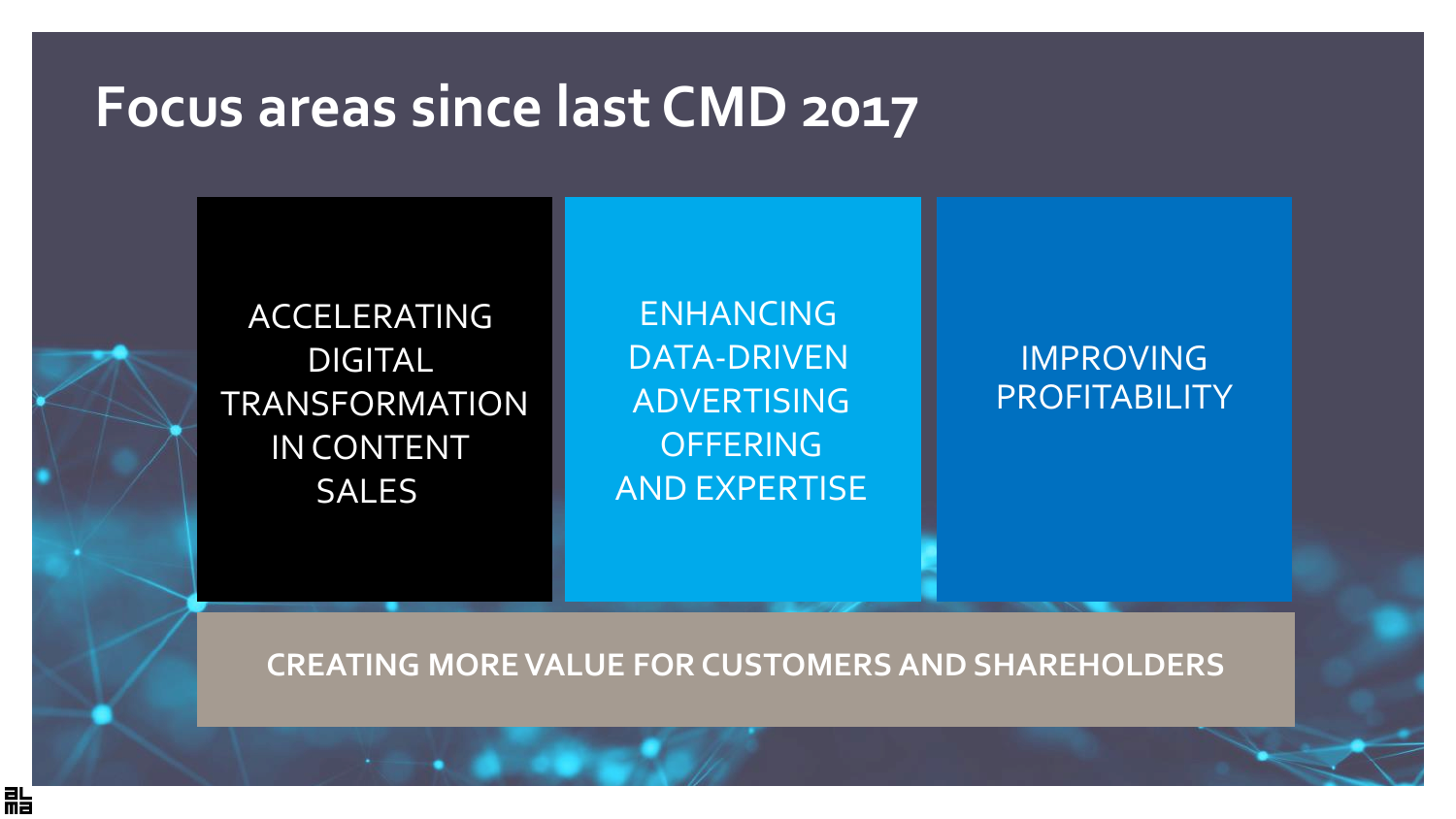### **Towards more focused and agile business structure**

## **RE**MARKETS

脂

# **ME**NEWS & LIFE

## **RE**REGIONS

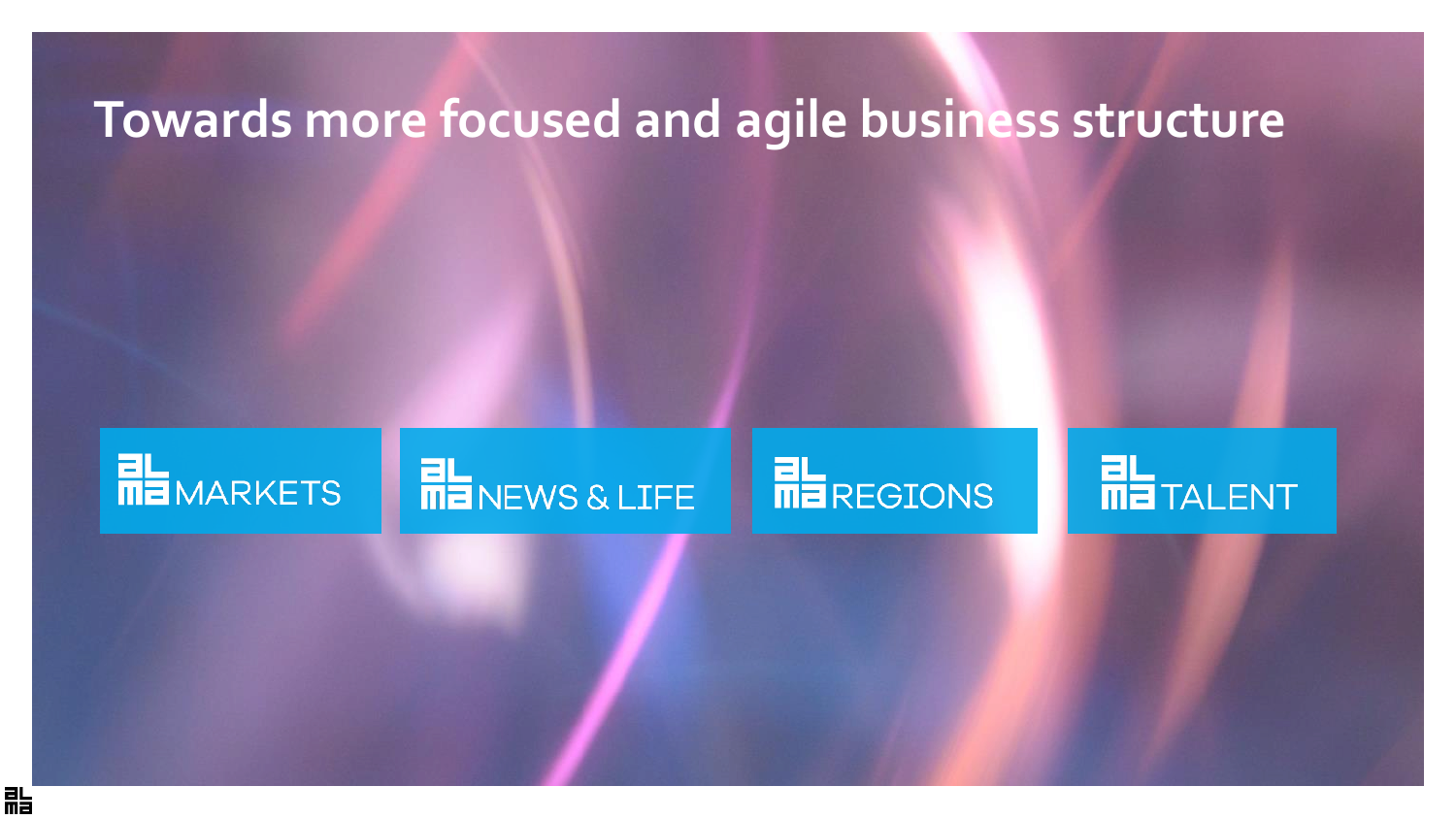### **Towards more focused and agile business structure**

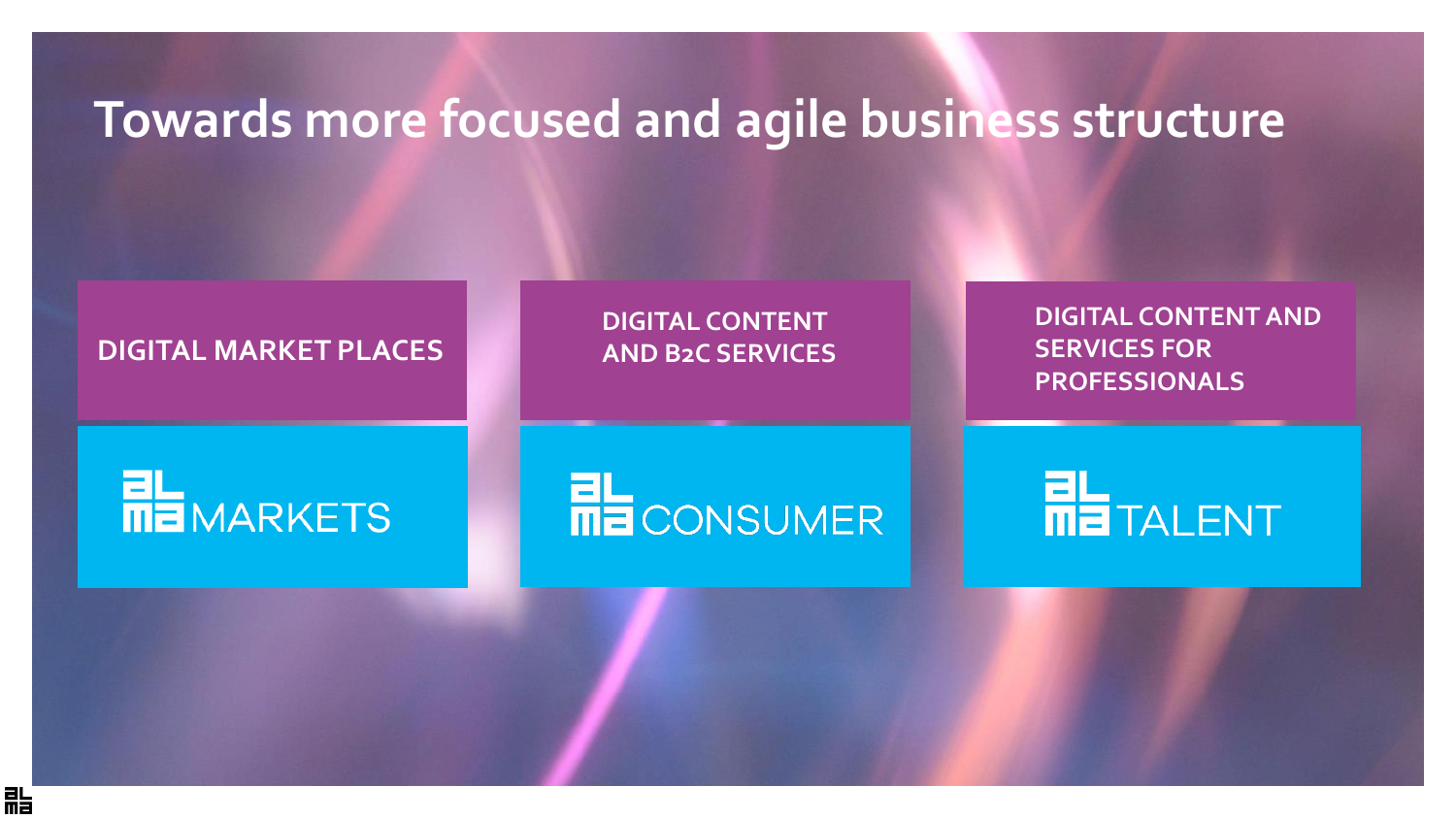### **Well underway in digital transformation, but yet only halfway** Q3/18

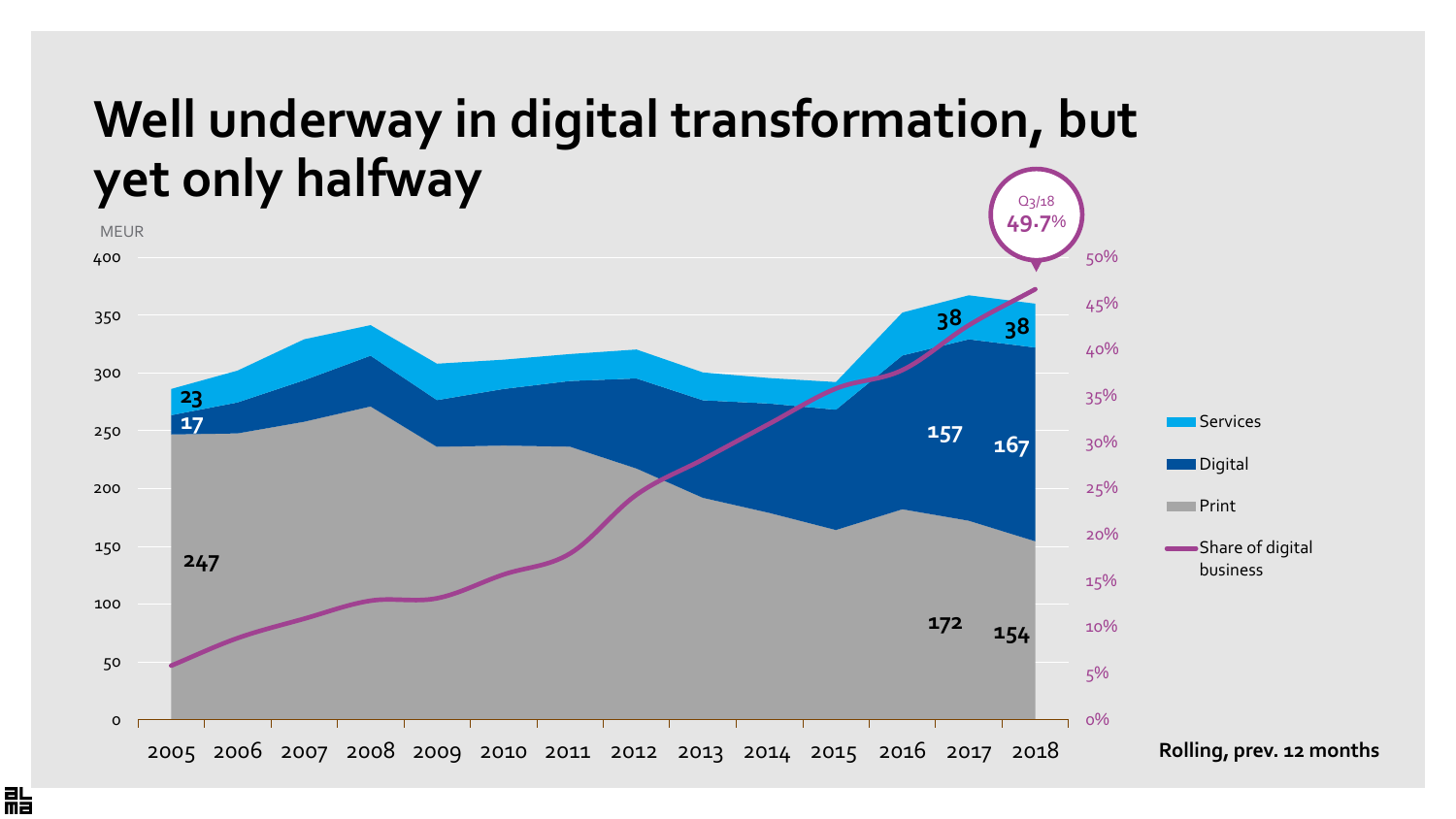### **Digital transformation and change in business mix striving operational gearing**

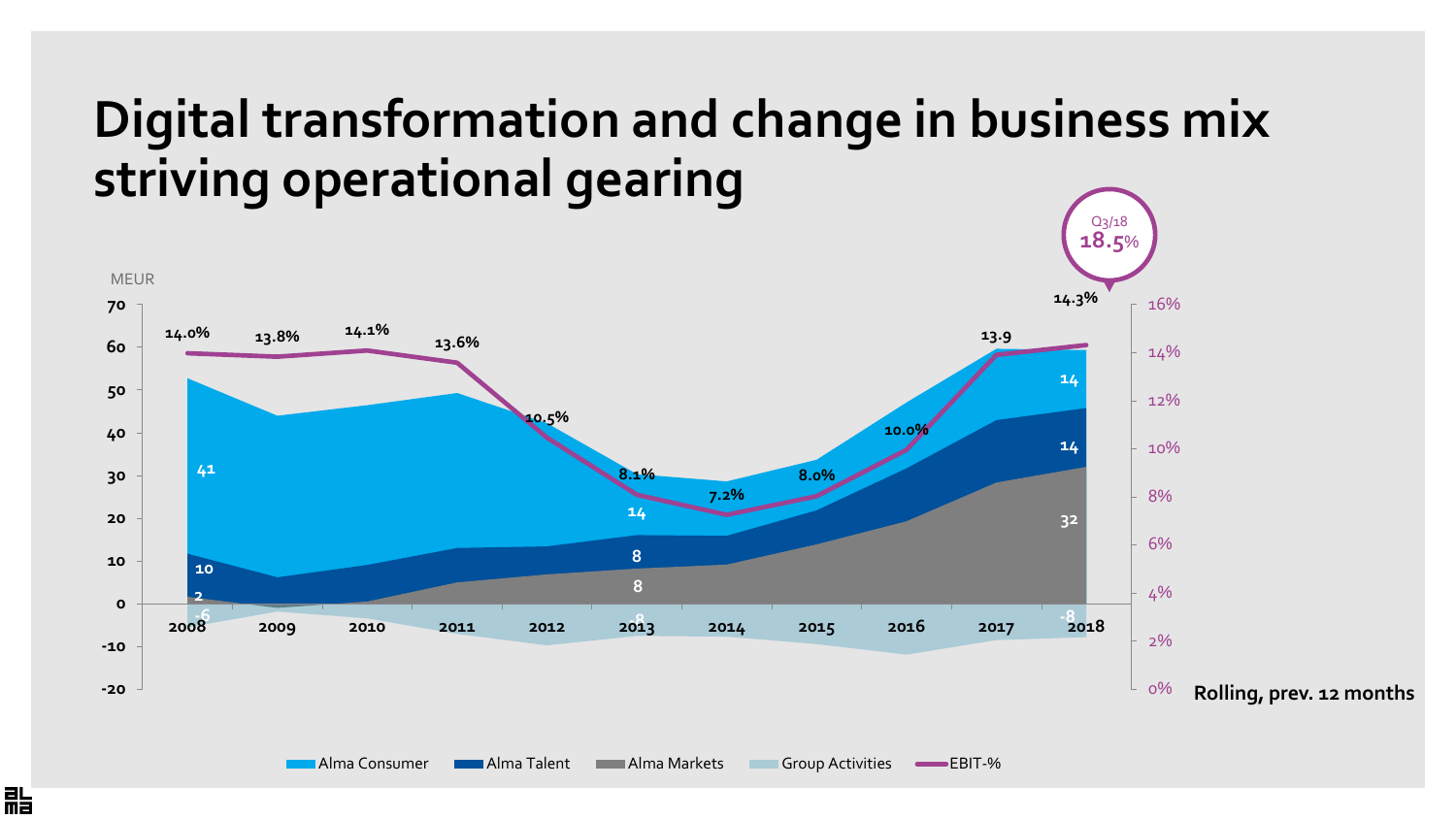### **We have reached double digit online revenue growth per annum**



點

Digital growth expected to continue, however

- market growth expected to levell off
- tough to maintain relative growth pace due to even stronger comparable fiqures

**Rolling, prev. 12 months**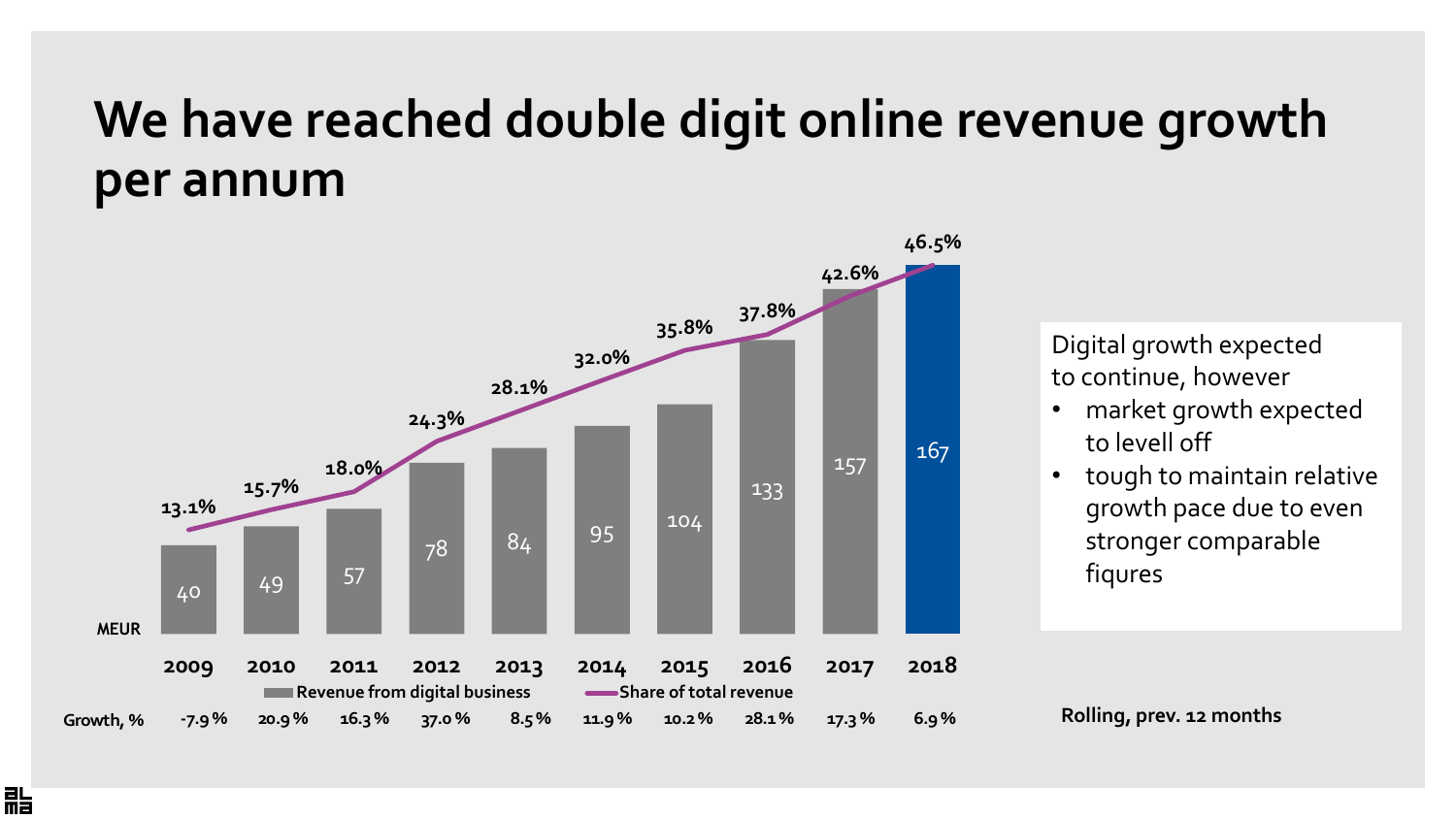### **GDP continues growing at a good rate in Eastern Central Europe 2017 2018 2019 2020**



European Economic Forecast, European Comission Autumn 11 /18.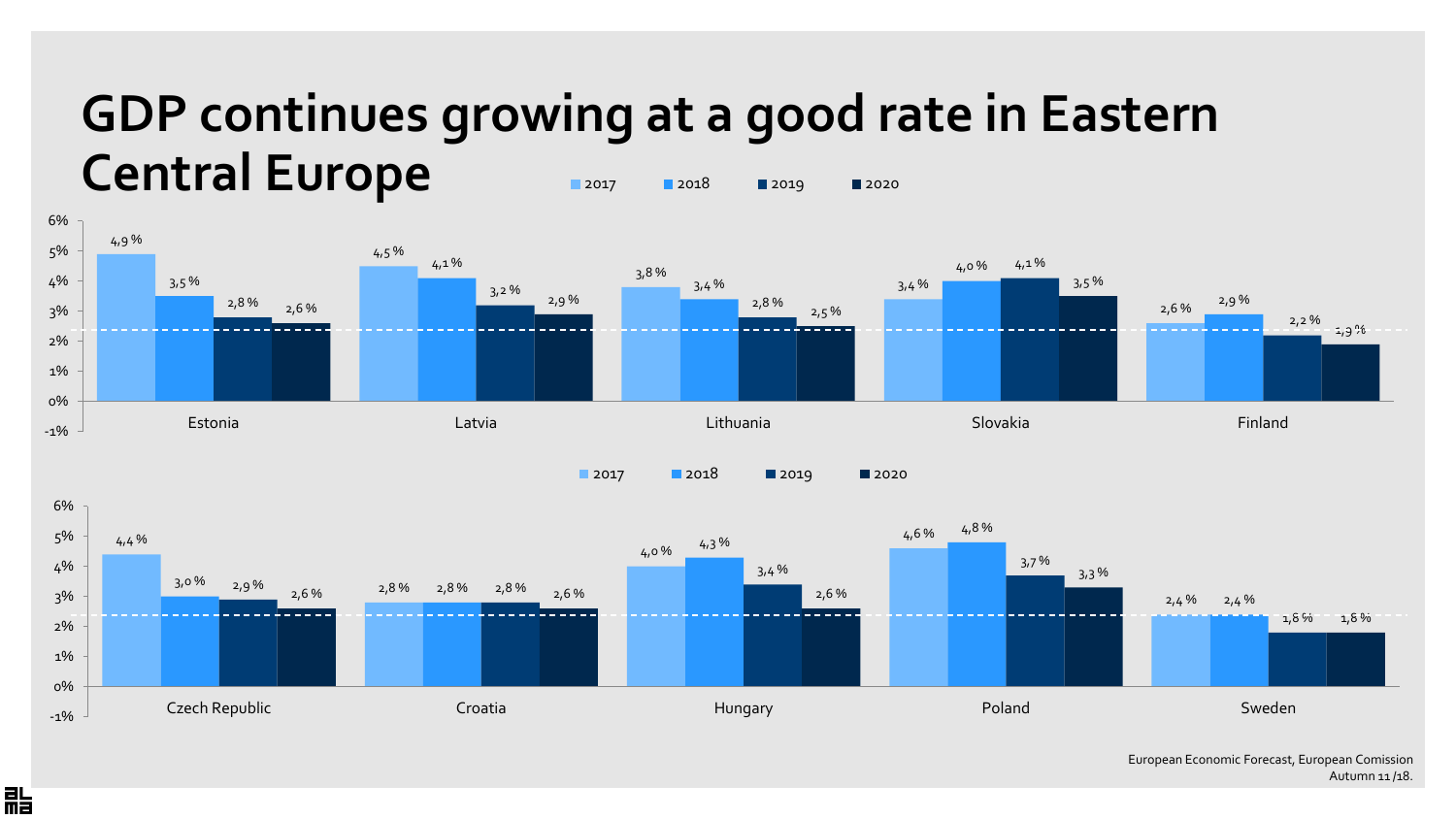### **Soft Finnish operating environment has required resilience**



#### Source: Finnmedia, Statistics Finland

點



Youtube in Finland amounted to MEUR 172 in Q1-Q3/2018.

Source: Kantar TNS, IAB Finland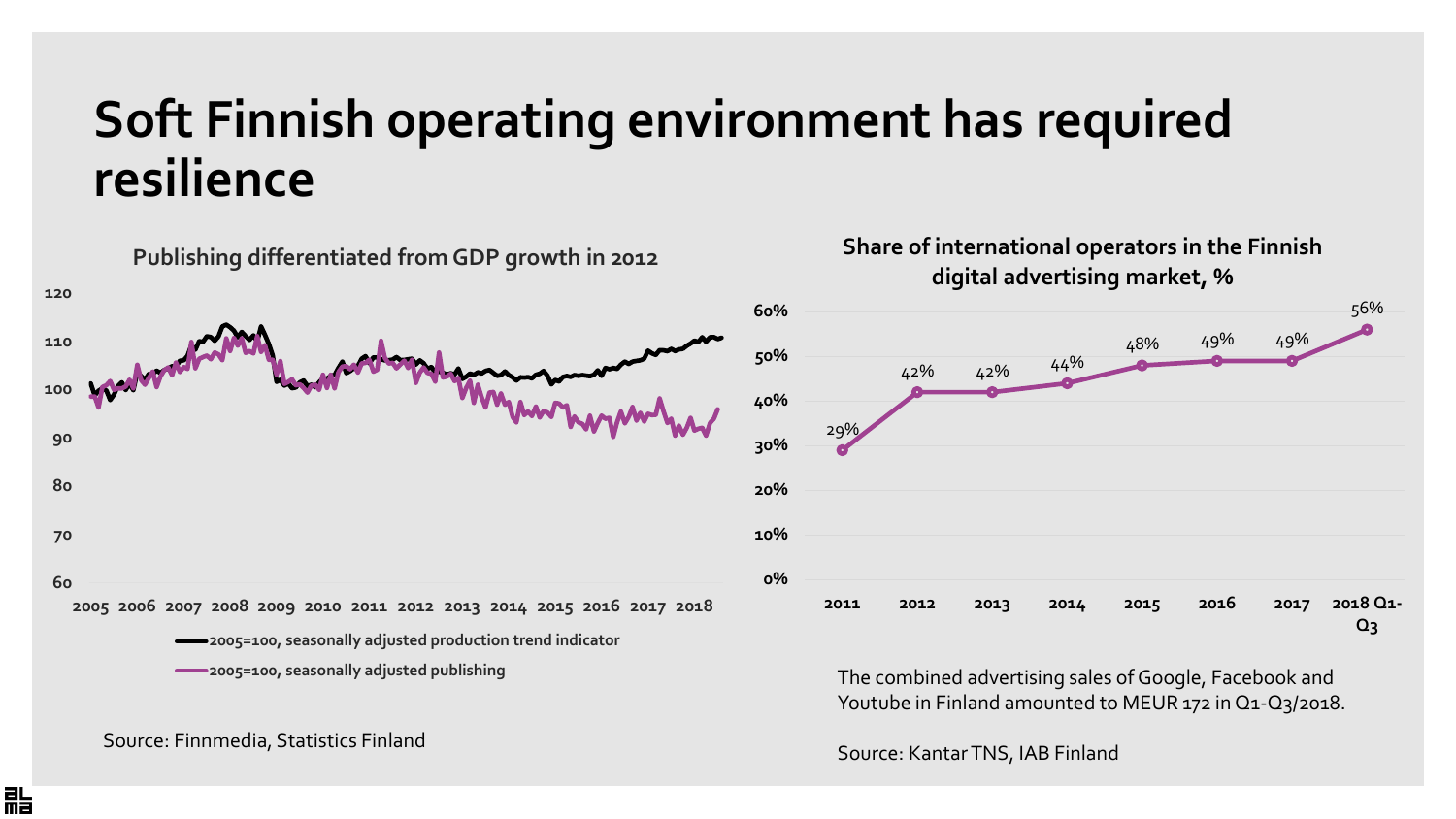# **Driving more customer value as one Alma**

脂

|  | <b>PURPOSE</b>                  | <b>ACCELERATING SUSTAINABLE GROWTH</b> |                                    |                                                            |                              |                           |                                   |  |
|--|---------------------------------|----------------------------------------|------------------------------------|------------------------------------------------------------|------------------------------|---------------------------|-----------------------------------|--|
|  | <b>KEY</b><br><b>ELEMENTS</b>   | Transformation                         | Digital<br>content worth<br>paying | World-class<br>marketing<br>and communication<br>expertise | Value<br>-adding<br>services | Agile<br>local<br>partner | <b>Solid</b><br>financial<br>base |  |
|  |                                 | <b>STRATEGIC INITIATIVES</b>           |                                    |                                                            |                              |                           |                                   |  |
|  | <b>BUSINESS</b><br><b>FOCUS</b> | <b>FIL</b><br><b>ME</b> TALENT         |                                    | THE CONSUMER                                               |                              | <b>ME</b> MARKETS         |                                   |  |
|  | <b>VALUE</b>                    | Data-driven customer experience        |                                    |                                                            |                              |                           |                                   |  |
|  |                                 |                                        |                                    |                                                            |                              |                           |                                   |  |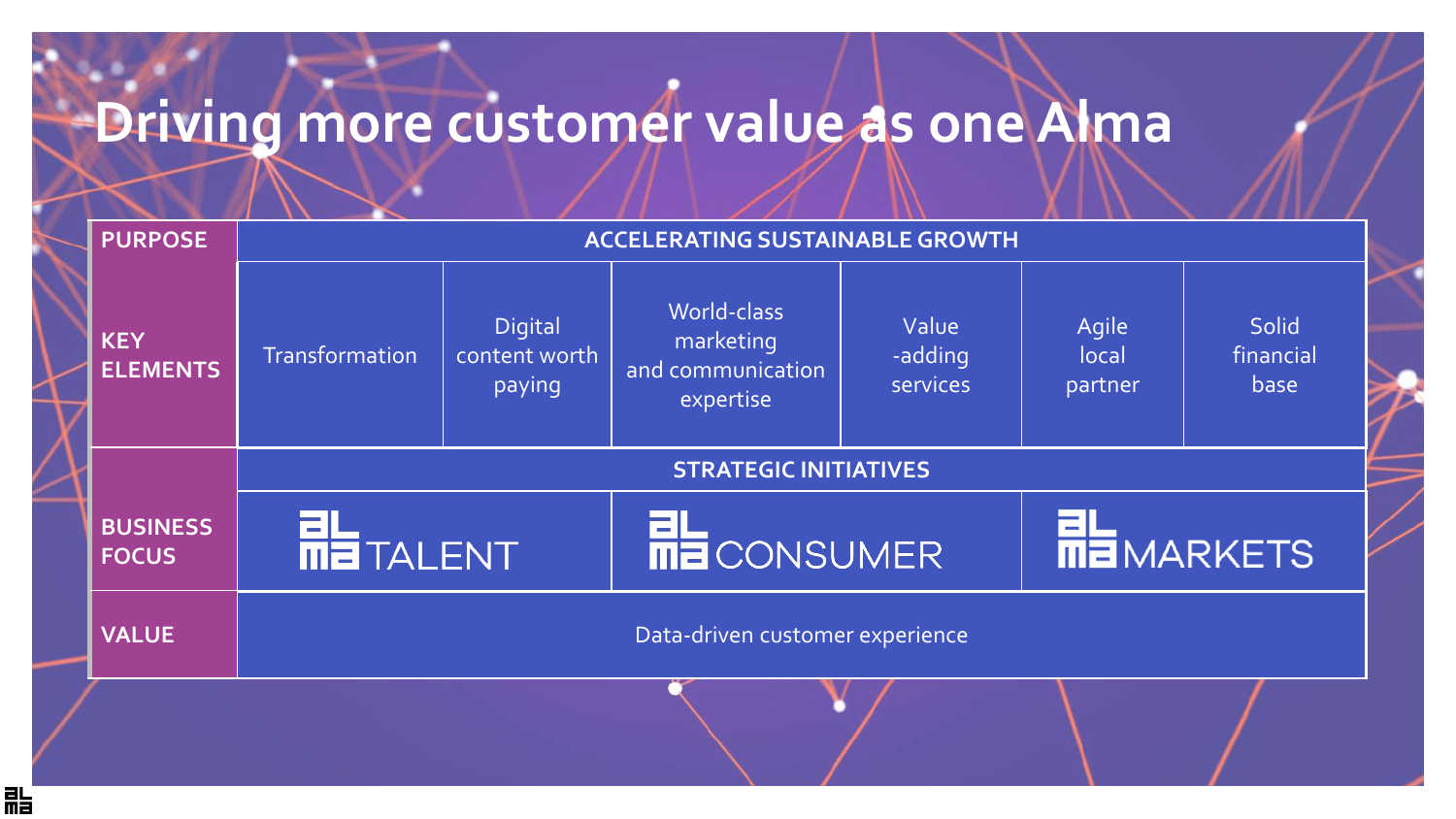## **Enhanced value through cooperation**

**2010–2015**

**Growth and internationalisation**

**of digital services**

### **2018–2020**

**More synergies with STRATEGIC INITIATIVES in digital business environment**

### **2015–2018**

**Acceleration of growth utilising the possibilities of digital**

Audience based monetization model

### **2005–2010**

**Online becoming significant – media becoming a service**

點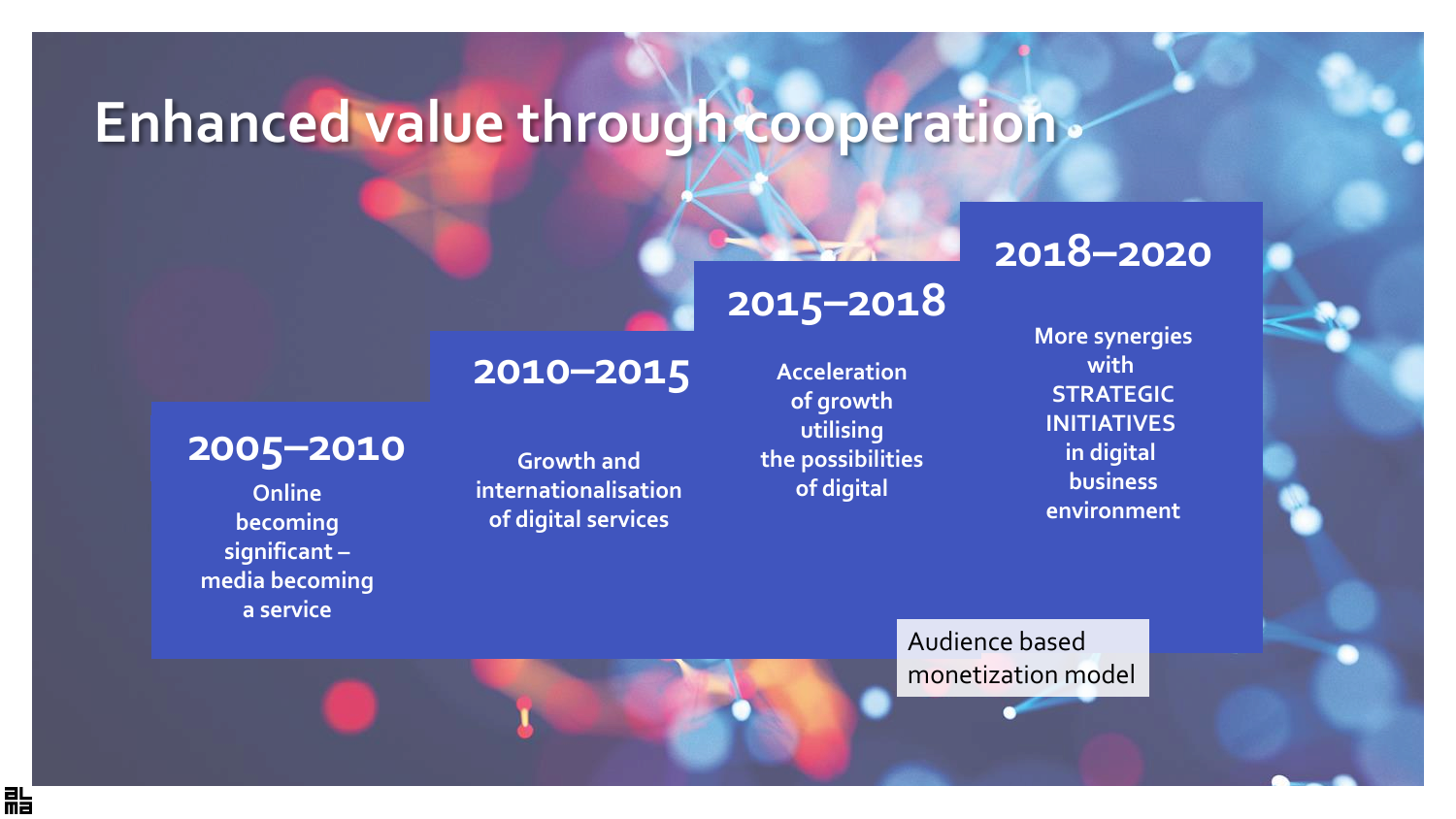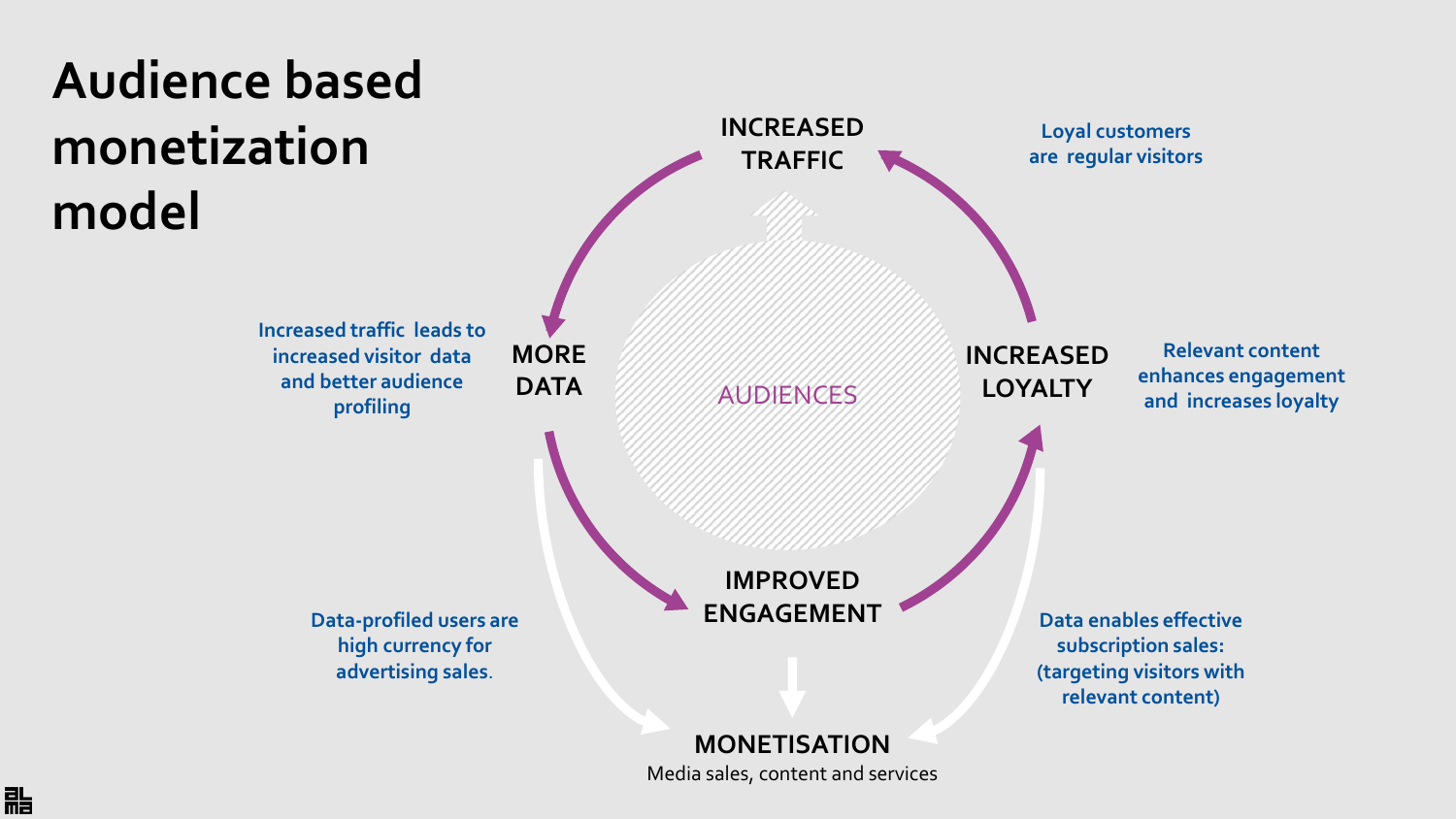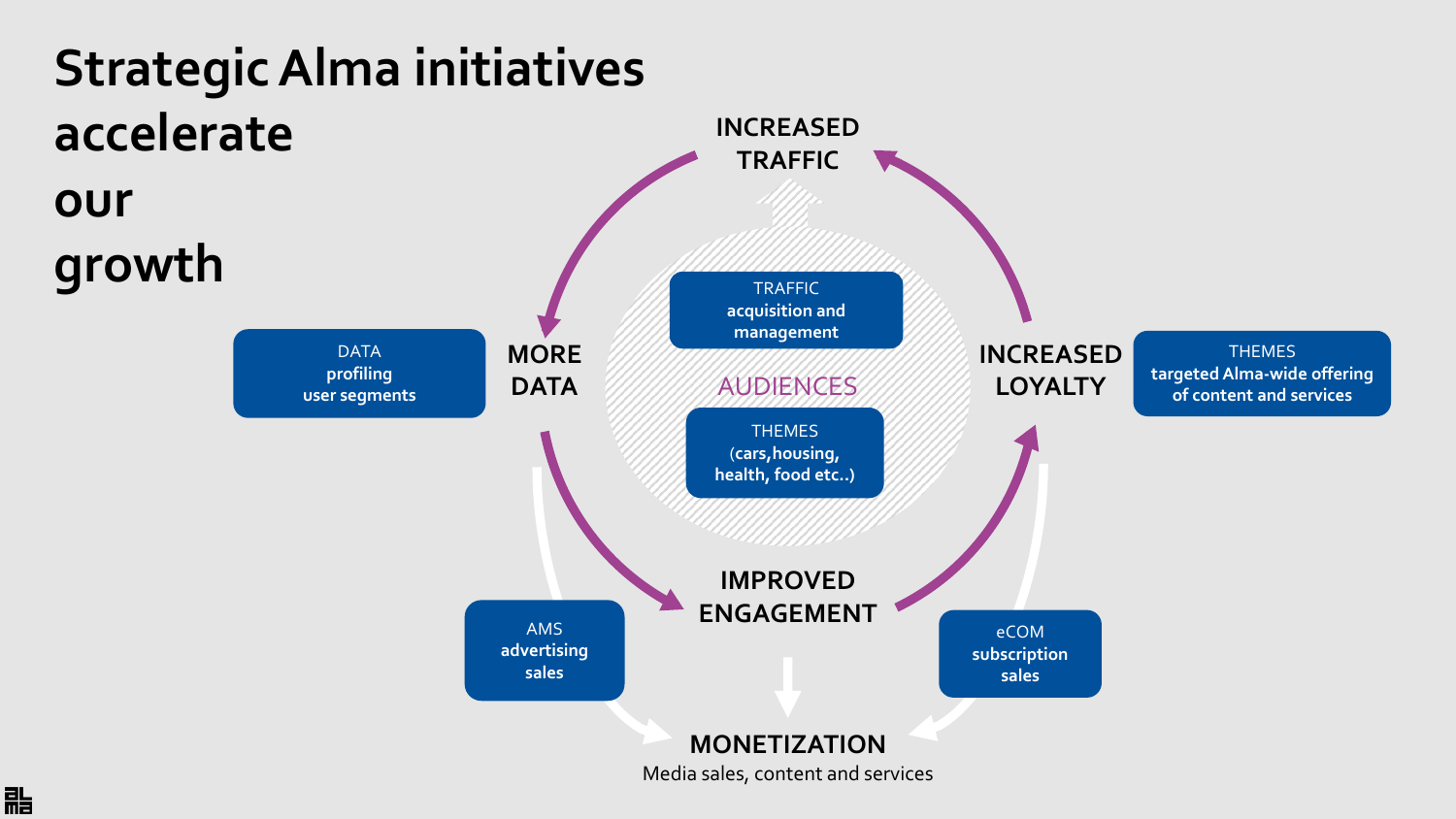## **Accelerating growth with strategic initiatives**

#### **MAIN ACHIEVEMENTS:**

- **AMS**: faster than domestic market growth in digital.
- **eCOM**: digital subscription growth 40%.
- **Data**: audience segments (DMP).

點

- **Traffic management**: increased cross-brand visits 5% .
- **Themes**: +4% in number of Alma sites visited /session.

### **FUTURE AMBITION (2019-):**

- **AMS:** preferred local marketing partner.
- **eCOM**: more engaged audience and digital subscription growth.
- **Data**: behavioural data-driven sales growth.
- **Traffic management:** Increasing visiting time and traffic share faster than the market.
- **Themes**: leading market position in all themes.

Exploiting the digitalisation for future growth and for superiorAlma customer experience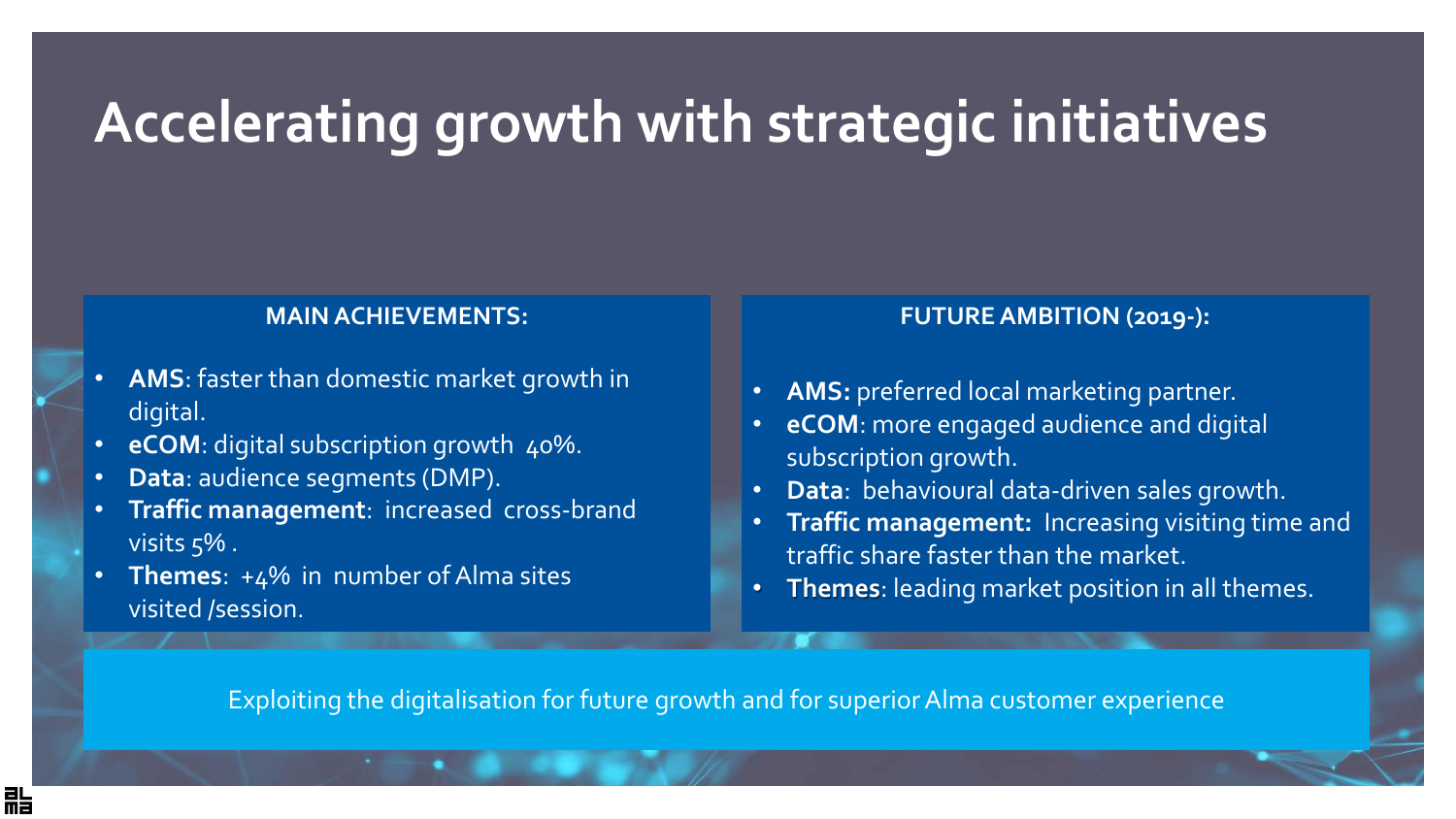### **Portfolio development**

*'Market Position and Market Shares'*

**BUSINESS EXTENSIONS**

*'Profitability and performance'*

#### **CURRENT BUSINESS**

**BUSINESS EXPANSION**

### *'Future growth options'*

**FUTURE BUSINESS AREAS** *'Growth leaps'*